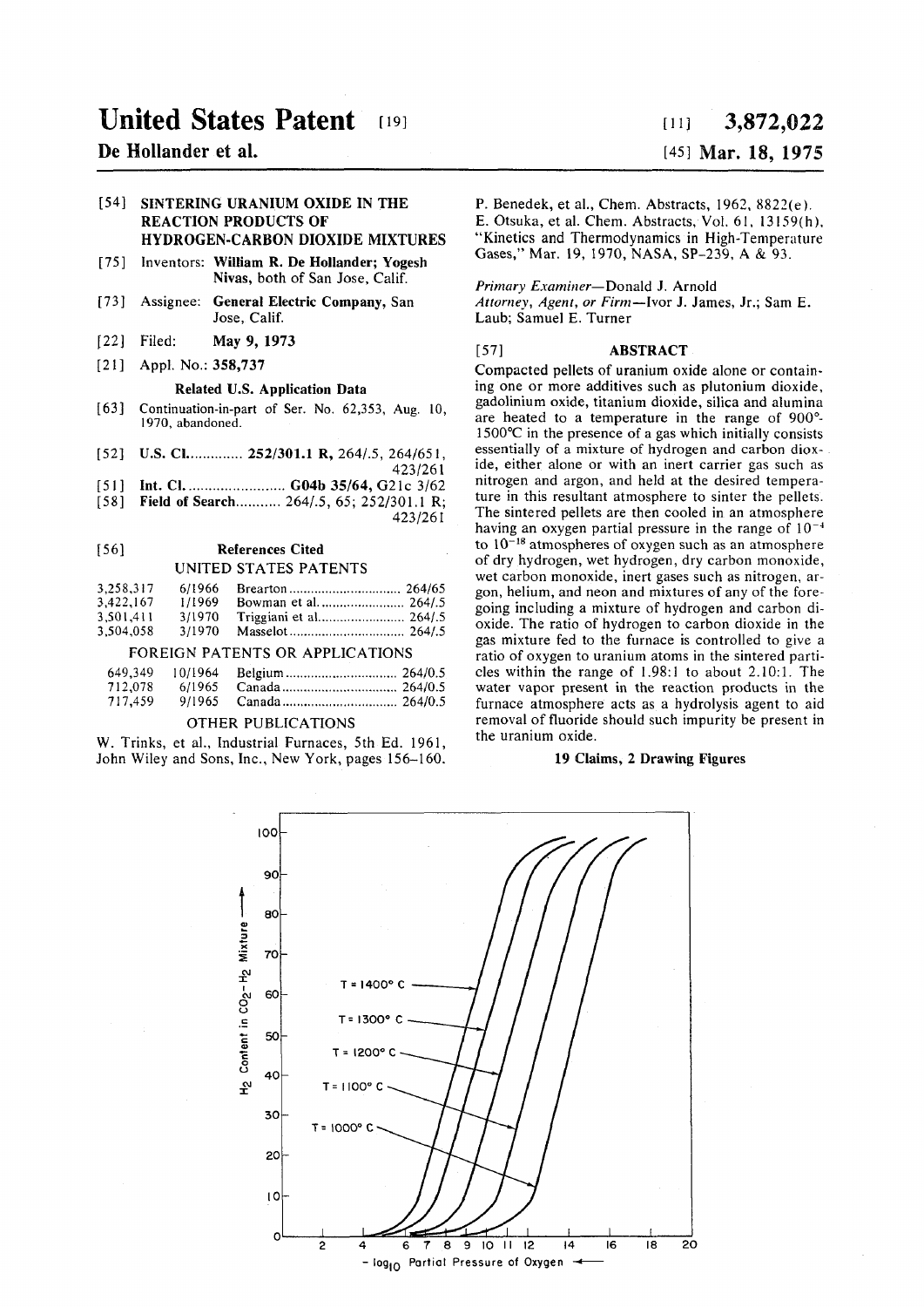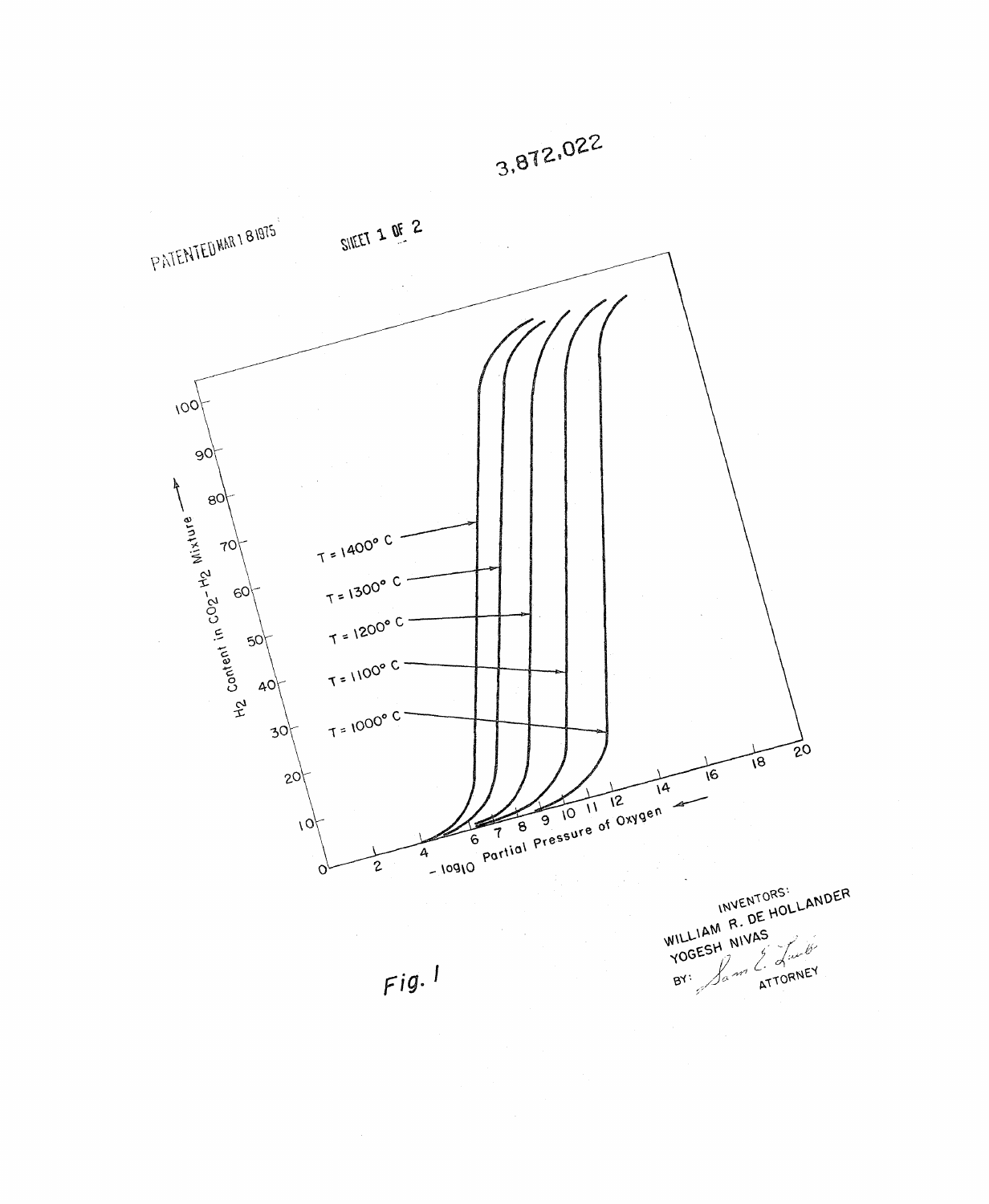**SHEET 2 OF 2** 



Fig.2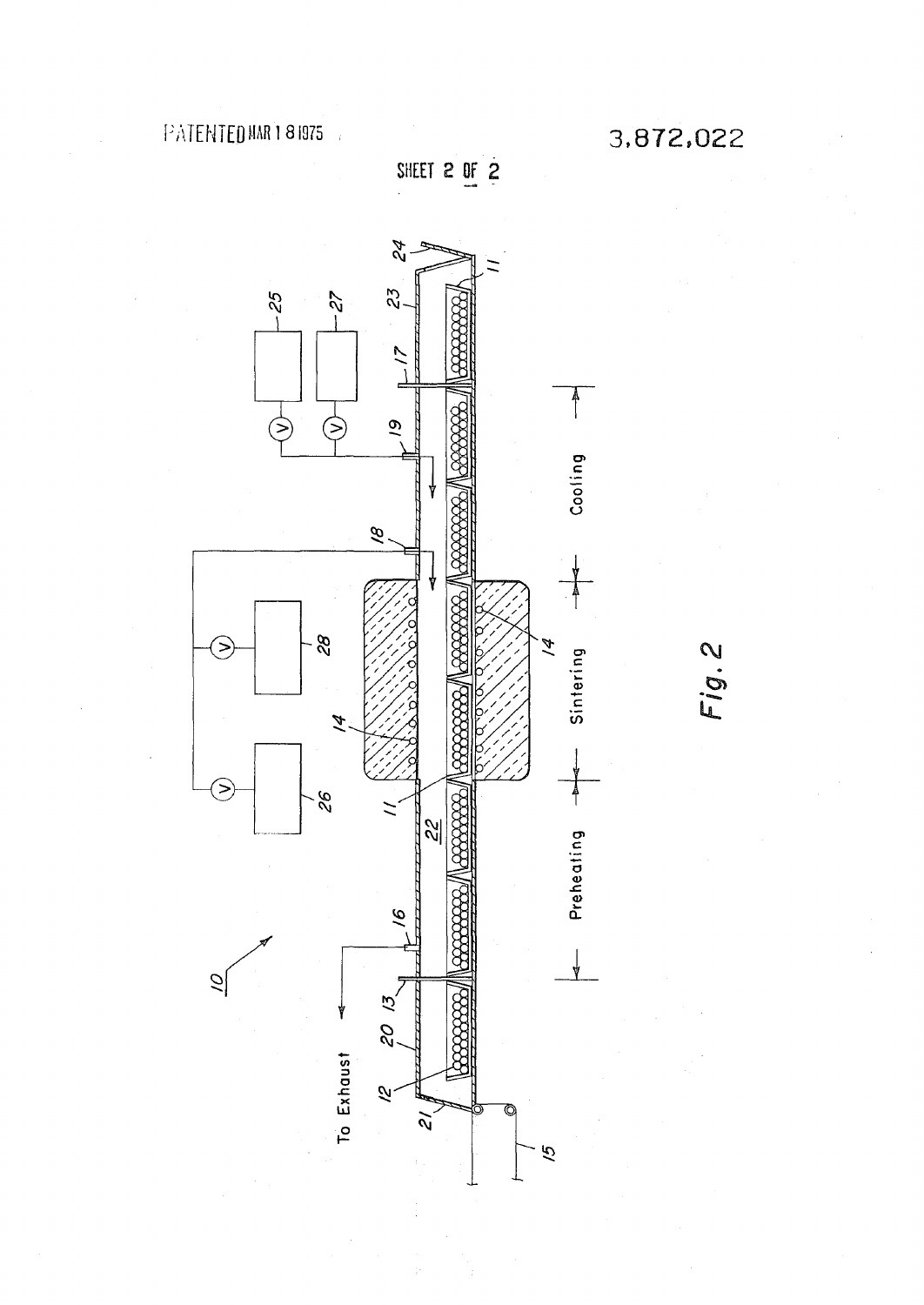### BACKGROUND OF THE INVENTION

This invention relates to the production of sintered Lower sintering temperatures have other desirable to a given size and shape and sintered to achieve dense uranium oxide through the furnace, bodies for use in a nuclear fuel rod. The uranium pres-<br>
ont in uranium dioxide must be enrighed with the **COBJECTS OF THE INVENTION** ent in uranium dioxide must be enriched with the UBJECTS OF THE INVENTION<br>U-235 isotope which is done in a gaseous state, the pre-<br>Accordingly it is an object of this invention to lower U-235 isotope which is done in a gaseous state, the prenium dioxide can contain undesired fluoride ion con- ceramic. centrations and an oxygen to metal ratio above the de- A further object of this invention is the use of an atsired ratio of about 1.98:1 to about 2.10:1.<br>The sintering of uranium dioxide structures has been

used as the step in the process to attempt to reduce the pacted structures of uranium oxide containing compo-<br>oxygen and the fluoride content of the uranium diox-<br>sitions during sintering. oxygen and the fluoride content of the uranium diox-<br>ide. The current practice has been the use of wet hy-<br>A still further object of this invention is the use of an ide. The current practice has been the use of wet hywater vapor with the hydrogen is required to remove taining compositions. the fluoride content from compacted ceramic struc-<br>tures during sintering but the wet hydrogen process  $35$  of uranium oxide under an atmosphere of a mixture of

 $3,375,306$  for sintering dense uranium dioxide structures with or without ceramic additives is to heat the  $40$  A still further object of this invention is the use of an compressed powder at a temperature of 1,300° to atmosphere of a mixture of hydrogen and carbon dioxa mixture of carbon dioxide and carbon monoxide and ide powders. cooling the sintered structure in a reducing atmosphere Cother objects and advantages of this invention will Where the structure being sintered is uranium dioxide the appended claims. the cooling gas is dry hydrogen, wet hydrogen or a mixture of carbon dioxide and carbon monoxide. Where the structure is uranium dioxide with an additive of plu-<br>tanium dioxide, the acading are in steam on early and  $\frac{1}{2}$  acading to this invention by providing a striking in high density. However this carbon monoxide-carbon

sizes with undesirable properties for some fuel applications. Uranium dioxide structures of smaller grain size over the ceramic controls the partial pressure of oxyhave higher creep rates when compared to the creep gen during sintering and provides water vapor promotrates of uranium dioxide structures of larger grain size.  $65$  ing the removal of fluoride ions from the ceramic being A higher creep rate for a uranium dioxide structure is sintered. A higher creep rate for a uranium dioxide structure is desirable for better fuel performance. It has also been While this process is especially useful with ceramic<br>determined that other mechanical properties of smaller compositions of uranium dioxide and mixtures of uradetermined that other mechanical properties of smaller

SINTERING URANIUM OXIDE IN THE REACTION grain uranium dioxide are superior to the properties of PRODUCTS OF HYDROGEN-CARBON DIOXIDE coarser grain uranium dioxide. The foregoing has made **PROGEN-CARBON DIOXIDE** coarser grain uranium dioxide. The foregoing has made<br>**MIXTURES** it desirable to lower the sintering temperature of urait desirable to lower the sintering temperature of uranium dioxides, and more generally of structures rich in This application is a continuation-in-part of Ser. No. 5 uranium oxide, in addition to controlling the oxygen to 62,353 filed Aug. 10, 1970 and now abandoned. The metal ratio of the sintered structure and removing unmetal ratio of the sintered structure and removing unfluoride ions. maoie impurities from the sintered structure such as

uranium oxide containing compositions. One of the 10 features including cost savings as less power is ex-<br>very important utilities of uranium oxide, especially pended in heating the sintering furnace, a longer funcvery important utilities of uranium oxide, especially pended in heating the sintering furnace, a longer func-<br>uranium dioxide, is in nuclear power plants as a fuel in tional life for the sintering furnace and its associate tional life for the sintering furnace and its associated the generation of electric power. The uranium dioxide, fixtures, less corrosion of the furnace components and either alone or in a mixture with other ceramics such the possibility of adapting a continuous conveyor belt as gadolinium oxide or plutonium oxide, is compacted 15 or other means of transporting the structures rich in

ferred practice being to use uranium hexafluoride. 20 the temperature at which the sintering of structures of After enrichment it is necessary to convert the uranium compacted powders rich in uranium oxide is accomcompacted powders rich in uranium oxide is accomhexafluoride to uranium dioxide. The resulting ura- plished and still obtain dense structures of the sintered

> $25$  mosphere of a mixture of hydrogen and carbon dioxide to remove impurities such as fluoride ions from com-

drogen atmospheres at temperatures preferably greater <sup>30</sup> atmosphere of a mixture of hydrogen and carbon dioxthan 1,600°C to achieve dense bodies of uranium diox- ide to control the ratio of oxygen to metal atoms during ide. Past experience indicates a certain amount of sintering compacted structures of uranium oxide con-

tures during sintering, but the wet hydrogen process  $35$  of uranium oxide under an atmosphere of a mixture of has not been satisfactory when the ceramic has high hydrogen and carbon dioxide which reacts to give carhas not been satisfactory when the ceramic has high hydrogen and carbon dioxide which reacts to give car-<br>fluoride concentrations. bon monoxide and water vapor and removes fluoride bon monoxide and water vapor and removes fluoride Another method presented in U.S. Pat. No. ions and other undesirable constituents from the ura-<br>375,306 for sintering dense uranium dioxide struc-<br>mium oxide during sintering.

compressed powder at a temperature of  $1,300^{\circ}$  to atmosphere of a mixture of hydrogen and carbon diox-<br>1,600°C in a sintering atmosphere of carbon dioxide or ide for sintering structures of compacted uranium dioxide for sintering structures of compacted uranium diox-

which varies as the composition of the structure varies.  $43$  become apparent from the following specification and

### SUMMARY OF THE INVENTION

tonium dioxide, the cooling gas is steam or carbon di- $\frac{30}{10}$  cording to this invention by providing a striking im-<br>oxide mixed with carbon monoxide. The use of a mix-<br>provement in the sintering of ceramic structures provement in the sintering of ceramic structures of ture of carbon dioxide and carbon monoxide is more compacted powder rich in uranium oxide involving costly than use of wet hydrogen but enables the use of heating the structures at a temperature in the range of lower temperatures to achieve sintered structures of  $\epsilon$  about 900° to about 1,500°C in a sintering atmospher lower temperatures to achieve sintered structures of  $55$  about  $900^{\circ}$  to about 1,500°C in a sintering atmosphere high density. However this carbon monoxide-carbon  $55$  of a mixture of hydrogen and carbon dioxide. The dioxide sintering atmosphere does not appreciably de-<br>crease the fluoride content of the uranium dioxide ide and water vapor which enables the removal of unide and water vapor which enables the removal of unstructures. desirable impurities from the ceramic structures such Sintering temperatures of about 1,600°C or higher  $60$  as fluoride ions and the control of the oxygen content produce uranium dioxide structures having large grain of the ceramic. After undergoing the above reaction, of the ceramic. After undergoing the above reaction, the carbon dioxide-hydrogen atmosphere maintained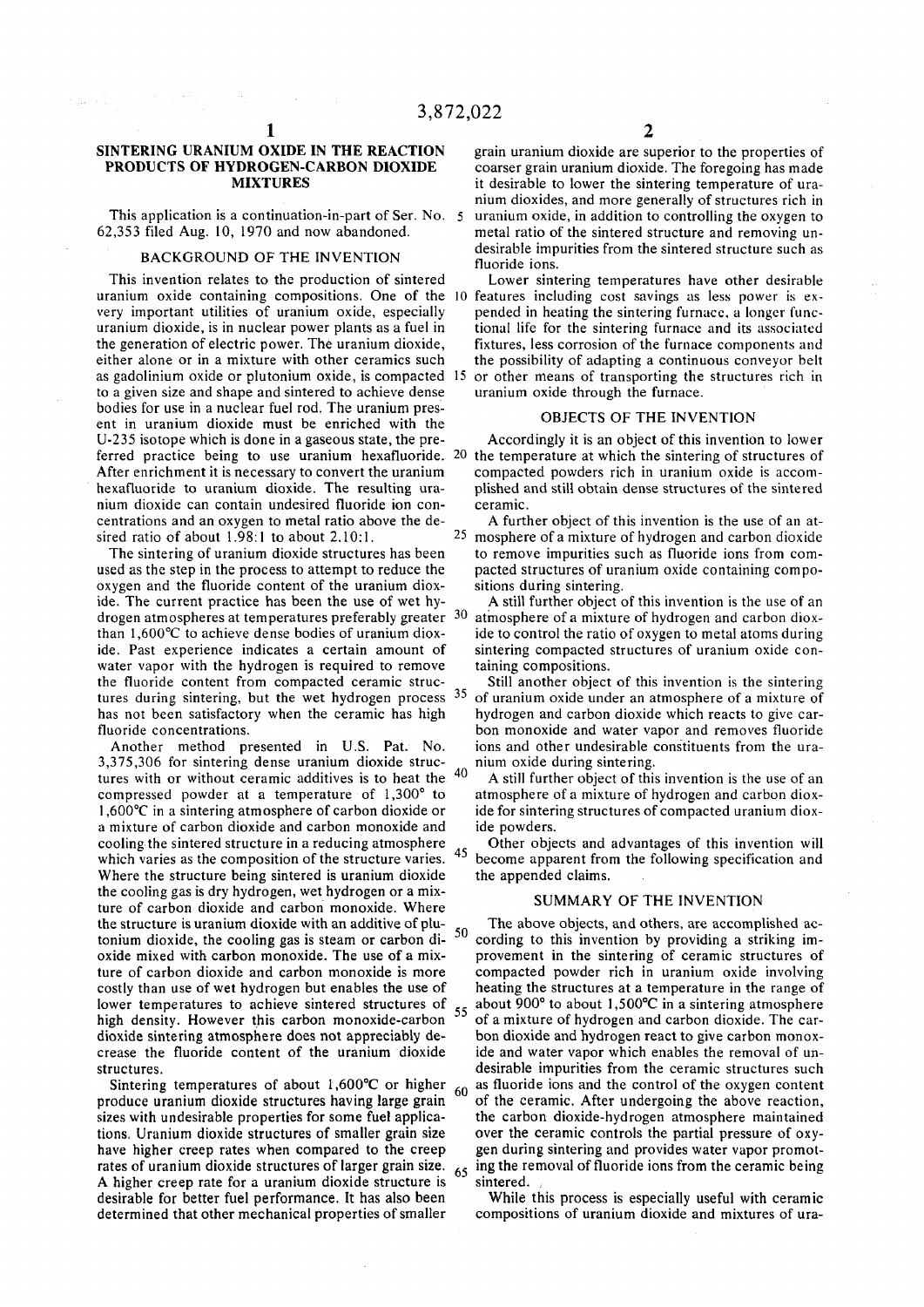nium oxides having an oxygen to uranium ratio of up to 2.25, it is particularly useful with uranium dioxide containing ceramic compositions with one or more ceramic additives such as gadolinium oxide and plutonium oxide. 5

### BRIEF DESCRIPTION OF THE DRAWING

The practice of the disclosed process will be further understood by reference to the accompanying drawings in which 10

FIG. 1 presents a graph of the partial pressure of oxygen versus the hydrogen content of the carbon dioxidehydrogen atmosphere at various temperatures and

FIG. 2 presents a furnace adapted to receive a sintering atmosphere as disclosed in this invention for ce- 15 ramic shapes being sintered in the furnace.

### DETAILED DESCRIPTION OF THE INVENTION

It has been surprisingly discovered that compacted powders of a ceramic comprising uranium oxide con- 20 taining compositions, with or without ceramic additives, may be sintered to very high density by heating to a temperature in the range of about  $900^{\circ}$  to about  $1,500^{\circ}$ C in an atmosphere consisting of a mixture of hydrogen and carbon dioxide. The sintering process of  $25$  two gases is determined by the equilibrium constant of this invention produces a ceramic composition having a controlled ratio of oxygen to metal atoms, a fluoride ion content of about 25 parts per million or less and a density up to about 98 percent of theoretical density and preferably a density in the range of 92 to 96 percent of theoretical density. The sintering process of this invention, in addition to controlling the fluoride content, density and oxygen to metal ratio of the resulting sintered ceramic, removes other undesired impurities and contamination from the uranium oxide containing ^5 compositions such as entrapped hydrocarbons, entrapped gases, greases, oils, voids, etc. After completion of the sintering, the sintered ceramic is cooled in an atmosphere having an oxygen partial pressure in the range of  $10^{-4}$  to  $10^{-18}$  atmospheres of oxygen such as an atmosphere of dry hydrogen, wet hydrogen, dry carbon monoxide, wet carbon monoxide, inert gases such as nitrogen, argon, helium, and neon and mixtures of the foregoing including a mixture of hydrogen and carbon dioxide preferably within the ranges disclosed in this invention for the sintering step.

The phase "uranium oxide containing compositions" is used herein to cover compositions capable of being sintered in the practice of this invention which include 50 uranium dioxide  $(UO<sub>2</sub>)$  and mixtures of uranium oxide having an oxygen to metal ratio of up to 2.25 which could include mixtures of uranium dioxide with one or more of the following: uranium trioxide  $(UO<sub>3</sub>)$ , uranium tritaoctoxide (U<sub>3</sub>O<sub>8</sub>), uranium sesquioxide <sub>55</sub>  $(U_2O_3)$ , uranium pentoxide  $(U_2O_5)$ , or uranium tetroxide ( $UO<sub>4</sub>$ ). The invention is also applicable for the foregoing uranium oxide containing compositions with one or more ceramic additives including the plutonium oxides such as plutonium dioxide  $(PuO<sub>2</sub>)$ , gadolinium 60 oxide (Gd<sub>2</sub>O<sub>3</sub>), titanium dioxide (TiO<sub>2</sub>), silicon dioxide  $(SiO<sub>2</sub>)$ , aluminum oxide  $(Al<sub>2</sub>O<sub>3</sub>)$  and combinations thereof. The plutonium dioxide can be present in amounts up to about 30 percent by weight of the composition; the gadolinium oxide can be present in amounts up to about 15 percent by weight of the composition; the titanium dioxide can be present in amounts up to about 5 percent by weight of the compo-

sition; the silicon dioxide can be present in amounts up to about 5 percent by weight of the composition; and the aluminum dioxide can be present in amounts up to about 5 percent by weight of the composition.

The composition of the sintering atmosphere can vary greatly depending on the fluoride ion content of the ceramic and the oxygen to metal ratio of the ceramic before sintering and the ratio desired after sintering as well as the density to be achieved for the sintered 10 ceramic. A sintering atmosphere in the range of about 0.5 to about 90 percent hydrogen by volume with the balance carbon dioxide can be employed, and a preferred range is about 2 to about 20 percent hydrogen by volume with the balance carbon dioxide. Any source of hydrogen can be employed such as cylinders and tanks of hydrogen or a gas such as ammonia which dissociates to provide a source of hydrogen. The sintering atmosphere can contain carrier gases such as nitrogen and argon in addition to the essential constituents of

hydrogen and carbon dioxide. The mixture of carbon dioxide and hydrogen constituting the sintering atmosphere undergoes a thermodynamic equilibrium of the following reaction:  $CO<sub>2</sub>+H$  $_2 \rightarrow$  CO+H<sub>2</sub>O. The degree of reaction between these the above reaction which is a function of the temperature of the atmosphere. The atomic ratio of oxygen to metal of the ceramic being sintered equilibrates with the partial pressure of oxygen in the system with a fixed value at a given temperature. The desired oxygen to metal ratio of the uranium oxide compositions are obtained by adjusting the partial pressure of oxygen in the sintering atmosphere. The partial pressure of oxygen in the sintering atmosphere can be reduced by an increase in the hydrogen constituent of the sintering atmosphere and an increase in the partial pressure of oxygen in the sintering atmosphere is achieved by an increase in the carbon dioxide constituent of the sintering atmosphere .

In the practice of this invention, an enhanced sinter-40 ing rate results during the sintering of the uranium oxide containing compositions due to the higher diffusion rate of the slower moving species of metallic ions in the sintered composition. By choosing a gas composition having a mixture of carbon dioxide and hydrogen 45 determined by the partial pressure of oxygen desired for the sintering atmosphere at a given sintering temperature, the uranium oxide containing composition can be sintered at the desired oxygen to metal ratio giving enhanced sintering at lower temperatures than practiced in the prior art. FIG. 1 presents a graph of the relationship between the partial pressure of oxygen and the hydrogen content in the carbon dioxide-hydrogen atmosphere for given temperatures. The water vapor so produced from the reaction given above acts as a hydrolysis agent for removing fluoride ions and when the hydrogen component is within the range set forth above the final fluoride content of the uranium oxide composition will be reduced to less than 25 parts per million. This represents a significant reduction in the fluoride content of the uranium oxide as commercially available uranium oxide powders suitable for sintering  $\alpha$  can contain up to 0.5% by weight or more of fluoride can contain up to 0.5% by weight of more of nuoritie ions. As stated previously, a certain amount of water vapor is needed to promote the removal of fluoride from compacted uranium oxide structures during sintering. The amount of water vapor in the carbon diox-<br>ide-hydrogen atmosphere decreases as the gas compo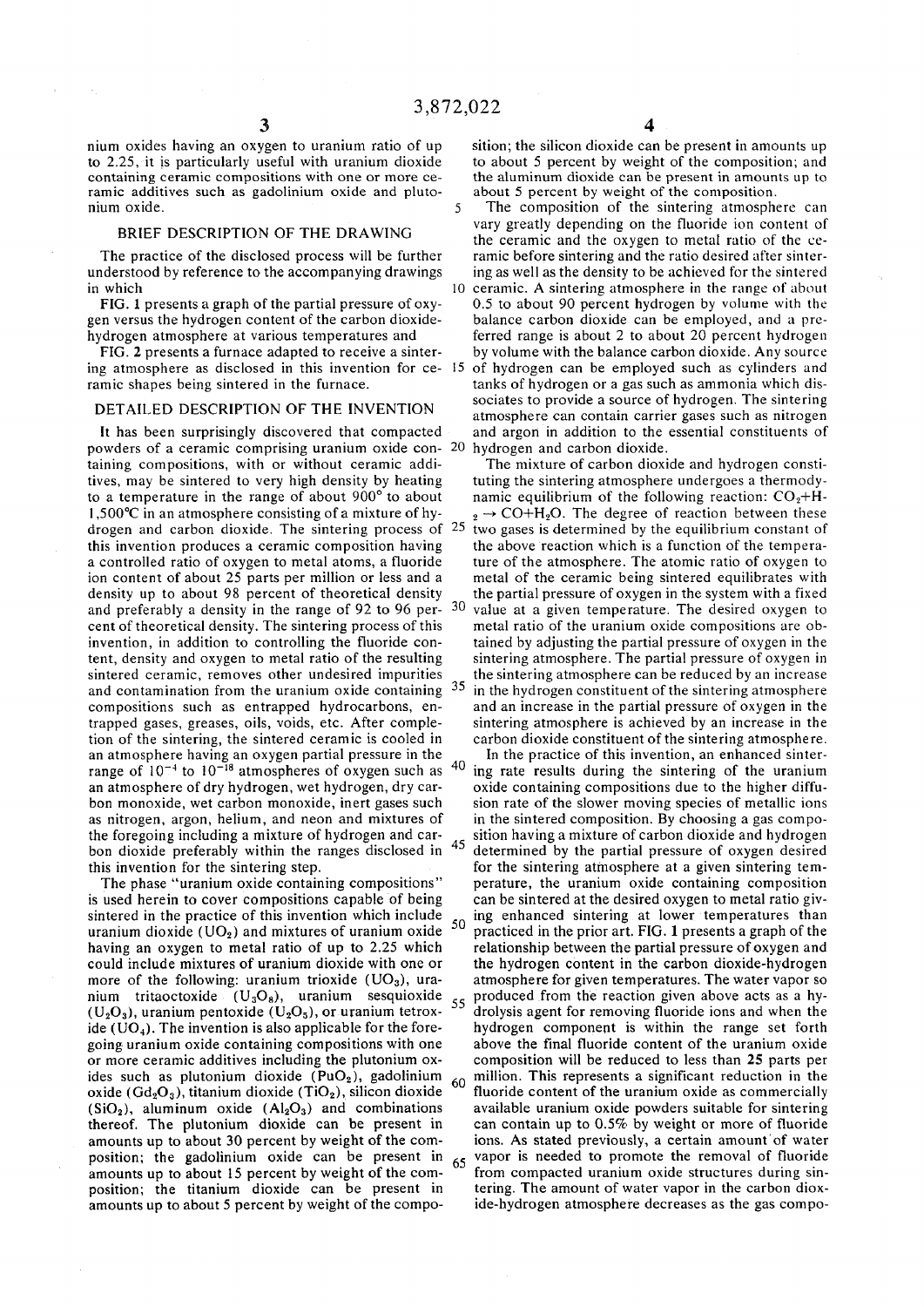sition is selected from an increasingly carbon dioxide rich or an increasingly hydrogen rich mixture. But relatively small amounts of water vapor in the sintering atmosphere disclosed in this invention achieves a much greater reduction in the fluoride content at the same sintering temperature than can be achieved using a sintering atmosphere without the presence of water vapor (e.g., dry carbon dioxide or dry hydrogen).

The following is representative of the preliminary processing of the uranium oxide powder into pellet form before it is introduced to the furnace, but this is in no way meant to be a limitation on the teaching of this invention. The uranium oxide employed in the process of this invention can be commercial grades of the ceramic having up to 0.5% by weight fluoride ions or greater and varying oxygen to metal ratios. The uranium oxide in powder form is pressed in a press at pressures up to about 10,000 pounds per square inch into desired shapes, such as small cylinders, cubes, parallelepipeds, etc. These desired shapes are then granulated in a granulator and screened through a screen having openings in the range of about 5 to about 20 mesh. This processing sequence increases the flow properties and bulk density of the uranium oxide powder. The granulated powder is then pressed into desired shapes such 25 as small cylinders, cubes, parallelepipeds, etc., in a press with applied pressure up to 40,000 pounds per square inch. Representative dimensions of cylindrical shapes of pellets made by this invention are pellets having a diameter of about one-half inch and a height of 30 about one-half inch.

The invention can be applied in a batch process where the pellets of uranium oxide are placed in a suitable container in a cold furnace, heated to temperature under the hydrogen-carbon dioxide atmosphere as de- $35$ scribed in this invention and maintained at this temperature for a period of from about 1 to about 5 hours followed by cooling the pellets in an atmosphere having an oxygen partial pressure in the range of  $10^{-4}$  to  $10^{-18}$ 40 atomospheres of oxygen with a preferred value being in the range of  $10^{-12}$  to  $10^{-18}$  atmospheres of oxygen.

Another embodiment of the process of this invention as shown in FIG. 2 has placing of the uranium oxide pellets 12 in a series of ceramic boats 11 placed in a 45 furnace generally represented by number 10 having a gas outlet 16 going to an exhaust. The furnace has three zones of temperature as generally indicated in the drawing and designated a preheating zone, a sintering zone and a cooling zone. The boats 11 are pushed 50 through the furnace 10 by introduction of additional boats 11. Each boat 11 passes through door 21 to the purge chamber 20 with door 21 then being closed followed by lifting of door 13 so the boat can be pushed into furnace cavity 22 by a device such as a pushing rod (not shown). The first region through which the boat passes is a preheating zone which has an increasing temperature as the boat moves closer to heating elements 14. In the preheating zone the atmosphere of the furnace 10 is a mixture of hydrogen and carbon dioxide as taught in the practice of this invention. It is thought that an appreciable amount of the fluoride and oxygen to be removed from the pellets 12 is accomplished before the ceramic boat reaches the sintering zone. When the boat 11 reaches the sintering zone, the temperature is maintained in the range of  $900^{\circ}$  to 1,500 $^{\circ}$ C during which a substantial proportion of the sintering practiced in this invention occurs. The atmosphere in the

sintering zone is the same as maintained in the preheat zone with the atmosphere varying between about 0.5 to about 90 percent by volume hydrogen with the balance being carbon dioxide. When a boat reaches the cooling zone the temperature falls as the distance from heating elements 14 is increased. In FIG. 2 there are shown two gas inlets 18 and 19, with gas inlet 18 being located toward the heating element 14 while gas inlet 19 is located toward the door 17 which could be a lift door opening into purge chamber 23. Door 24 is opened to enable removal of boats 11 from purge chamber 23. As previously stated the atmosphere in the cooling zone can be an atmosphere in the range of  $10^{-4}$  to  $10^{-18}$  atmospheres of oxygen, with preferred gases being dry hydrogen, wet hydrogen or a mixture of hydrogen and carbon dioxide within the range disclosed in this invention. Where dry hydrogen or wet hydrogen is maintained in the cooling zone, the hydrogen gas is fed into inlet 19 from a tank 25 with carbon dioxide being fed into the furnace in gas inlet 18 from tank 26, both gases being fed into the furnace in amounts sufficient to ultimately form a mixture as disclosed in this invention. Where a mixture of hydrogen and carbon dioxide is maintained in the cooling zone, both hydrogen and car-25 bon dioxide are fed into inlet 19 from tanks 25 (hydrogen) and 27 (carbon dioxide) with inlet 18 being closed. If a different mixture of carbon dioxide and hydrogen is desired in the cooling zone than in the sintering zone, the cooling zone mixture is fed into inlet 19 from tank  $25$  (hydrogen) and tank  $27$  (carbon dioxide) and the sintering zone mixture is fed into inlet 18 from tank 26 (carbon dioxide) and tank 28 (hydrogen). From the figure it can be seen that the sintering atmosphere flows in the direction opposite the direction the ceramic boats are being moved through the furnace. This insures maintaining the desired oxygen to metal ratio and the removal of fluoride content from the sintered uranium oxide structure. The sintering atmosphere can flow in the same direction in which the ceramie boat is being moved if desired but a higher flow rate of gas is preferred for this arrangement. The flow rate of gas through an experimental tube furnace would be in the range of about 1 to about 10 cubic feet per hour in a furnace having a heating chamber 22 of  $1\frac{1}{2}$ inches in diameter and 3 feet in length.

The heating means of the furnace can be commercially available heating elements such as resistance heating elements and induction coils. The furnace walls can be made of ceramic such as alumina or high temperature metals such as high temperature stainless steels.

A stoichiometric uranium oxide product, for example, a uranium dioxide product in which the ratio of ox- $55$  ygen atoms to metal atoms is substantially within the range of about 1.98:1 to about 2.10:1 and preferably about 2.00:1, may be produced by cooling the sintered material in an atmosphere such as dry hydrogen, wet hydrogen or a mixture of carbon dioxide and hydrogen.  $60$  It is possible to select a mixture of hydrogen and carbon dioxide such that preheating, sintering and cooling can be carried out in the same atmosphere to achieve high density and an oxygen to metal ratio of substantially about 1.98:1 to about 2.04:1.

65 The discovery of this invention has the advantage of sintering uranium oxide structures at lower temperatures of about 900° to about 1,500°C, thus avoiding the necessity for heating at temperatures in excess of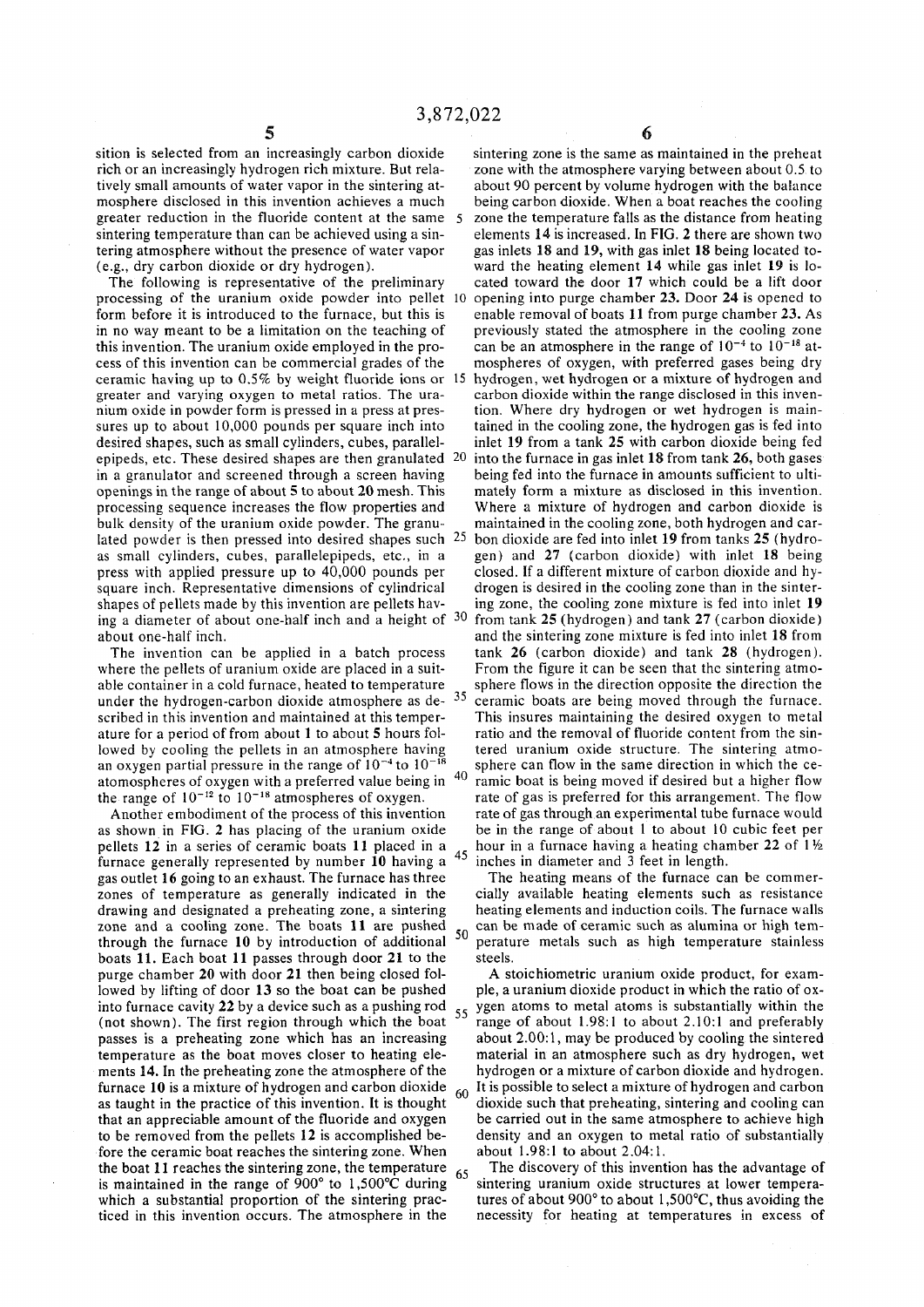sintering uranium oxides. The present invention also hours in an atmosphere of 10% hydrogen by volume<br>has the advantage of controlling the partial pressure of with the balance being carbon dioxide, this atmosphere has the advantage of controlling the partial pressure of with the balance being carbon dioxide, this atmosphere<br>oxygen in the furnace by controlling the relative pro-<br>being maintained throughout the heating cycle. The oxygen in the furnace by controlling the relative pro-<br>portions of carbon dioxide and hydrogen maintained in 5 structures are then cooled in the same atmosphere to portions of carbon dioxide and hydrogen maintained in 5 structures are then cooled in the same atmosphere to the<br>comprehentature giving a structure having an average

Another feature of this invention is the range of pro-<br>cessing parameters enabling a person skilled in the art are pen to uranium ratio of 2012 and a fluoride ion congreat flexibility in selecting the precise operating pa- tent of 2 parts per million, rameters depending on the properties desired for the 10 sintered uranium oxide containing composition.<br>The sintering atmosphere disclosed in this invention a hatch of uranium dioxide no

is either comparable or cheaper in cost than gas atmo-<br>spheres currently being utilized in commercial sintering an additive of 3 percent by weight gadolinium oxide of uranium oxide structures. The sintering atmosphere 15 of this invention enables the use of lower furnace temof this invention enables the use of lower furnace tem-<br>peratures with lower operating costs for heating the These pellets were sintered at 1.425°C for 4 hours at furnace and gives a longer furnace life due to less corrosive conditions associated with fluoride containing rosive conditions associated with fluoride containing volume with the balance of the atmosphere being car-<br>atmospheres at lower furnace temperatures.  $\frac{20}{2}$  bon dioxide. This atmosphere was maintained through-

the following examples which are offered to be illustrative of the invention but are not to serve as a limitation  $\frac{37}{25}$  5 parts per million. of the teaching of this invention.  $\frac{25}{\pi}$  function that, although the invention has

nium dioxide powder of about 0.5 inches in diameter and 0.6 inches in height is placed in an alumina boat  $3<sup>C</sup>$ and charged to a cold furnace. The furnace is heated **the substantial in the set of the substantial claims**. to  $1,100^{\circ}$ C in 2 hours and maintained at that tempera-<br>1. A method of proto 1,100°C in 2 hours and maintained at that tempera-<br>ture for 4 hours in an atmosphere of 10% by volume by-<br>ture for 4 hours in an atmosphere of 10% by volume byfor 4 hours in an atmosphere of  $10\%$  by vol ture for 4 hours in an atmosphere of 10% by volume hy-<br>drogen, with the balance, being carbon, dioxide. The sale particulate composition comprising uranium oxide same atmosphere is maintained throughout this heating  $35$ cycle. The structures are then cooled in dry hydrogen to room temperature giving a structure having an averan oxygen to uranium ratio of 2.006. The initial fluo-<br>ride ion content of the structures before sintering is 570  $^{40}$ ride ion content of the structures before sintering is 570 parts per million and the fluoride ion content of the sintered structures is 5 parts per million. the contract of the contract of the contract of the contract of the contract of the contract of the contract o

Another batch of cylindrical structures of compacted and 0.6 inches in height) is placed in an alumina boat and charged to a cold furnace. The furnace is heated to  $1,100^{\circ}\text{C}$  in 2 hours and maintained at that temperature for 4 hours in an atmosphere of  $5\%$  by volume hydrogen and 95% by volume carbon dioxide. The sin-<br>tered pellets are then cooled to room temperature in 2. A method according to claim 1 in which the sintertered pellets are then cooled to room temperature in  $\frac{2. A \text{ method according to claim 1 in which the sinter-}$ <br>the same atmosphere giving a structure having an aver-<br>ing atmosphere has from about 0.5 to about 90 percent the same atmosphere giving a structure having an aver-<br>age density of 97.2 percent of theoretical density,  $a_{11}$ , hydrogen by volume and the balance is carbon dioxide. age density of 97.2 percent of theoretical density, a final oxygen to uranium ratio of 2.007, fluoride ion  $3.3$  A method according to claim 1 in which the sinterramic of 3.7 microliters per gram and a grain size of about 1 micron. Before sintering, the fluoride ion con-<br>tent of the cylindrical structures was 134 parts per miltent of the cylindrical structures was 134 parts per mil- $60^{10}$  nium oxide is uranium dioxide.<br>Ion and the oxygen to metal ratio was 2.085.<br>S. A method according to claim 1 in which the coollion and the oxygen to metal ratio was 2.085.

Another batch of cylindrical structures of compacted by volume and the balance is carbon dioxide.<br>
ranium dioxide powder (about 0.5 inches in diameter  $\epsilon \epsilon$  6. A method according to claim 1 in which the cooluranium dioxide powder (about 0.5 inches in diameter  $65 \cdot 6$ . A method according to claim and 0.6 inches in height) having a fluoride ion content  $65 \cdot 100$  ing atmosphere is dry hydrogen. and 0.6 inches in height) having a fluoride ion content of 151 parts per million are placed in an alumina boat  $\qquad 7. A$  method according to claim 1 in which the coolin a cold furnace. The furnace is heated to  $1,300^{\circ}$ C in ing atmosphere is wet hydrogen.

1,600°C when utilizing a wet hydrogen atmosphere for 2½ hours and maintained at that temperature for 4 sintering uranium oxides. The present invention also hours in an atmosphere of 10% hydrogen by volume the furnace.<br>Another feature of this invention is the range of pro-<br>density of 95.7 percent of theoretical density, an oxygen to uranium ratio of 2.012 and a fluoride ion con-

The sintering atmosphere disclosed in this invention A batch of uranium dioxide powder (fluoride ion is either comparable or cheaper in cost than gas atmo-<br>content of about 80 parts per million) was mixed with an additive of 3 percent by weight gadolinium oxide and the powder are pressed into cylindrical pellets of These pellets were sintered at  $1,425^{\circ}$ C for 4 hours at this temperature in an atmosphere of 20% hydrogen by mospheres at lower furnace temperatures.<br>The teaching of this invention and the methods by any the heating evals and during cooling to room tem-The teaching of this invention and the methods by out the heating cycle and during cooling to room tem-<br>which it is to be performed will become apparent from a persture. The sintered structure has an average density perature. The sintered structure has an average density of  $95\%$  of theoretical density and a fluoride content of

EXAMPLE 1 been described with specific reference to particular A batch of cylindrical structures of compacted ura-<br>hanges and alterations therein may be made which are changes and alterations therein may be made which are within the full intended scope of this invention as defined by the appended claims.

drogen with the balance being carbon dioxide. The a particulate composition comprising uranium oxide, drogen with the balance being carbon dioxide. The comprising the steps of besting compated hodies of marising the stans of heating composted b the composition comprising uranium oxide, which composition can contain fluoride impurities, to a temage density of 95.0 percent of theoretical density and  $\frac{1}{2}$  per attachment in the range of about 900 to about 1,500 C  $e^{i\theta}$  or about 900 to about 1,500 G  $_1$  40 mitral inixture of carbon dioxide and hydrogen, either alone or with an inert gas, which mixture reacts to give the presence of water vapor and carbon monoxide, sintering the bodies in said atmosphere at a temperature EXAMPLE 2 in the range of 900 $\degree$  to 1,500 $\degree$ C, wherein said initial 45 mixture of carbon dioxide and hydrogen is selected to give a ratio of oxygen to uranium atoms in the sintered uranium dioxide powder (about 0.5 inches in diameter all ve a ratio of oxygen to uranium atoms in the sintered<br>and 0.6 inches in height) is placed in an alumina hoat a uranium oxide within the range of about 1.98:1 to  $\mu$  about 2.10:1, and thereafter cooling the sintered body in a cooling atmosphere having an oxygen partial pres-50 sure in the range of  $10^{-4}$  to  $10^{-18}$  atmospheres of oxy gen.

content of six parts per million, entrapped gas in the ce-<br>
ramic of 3.7 microliters per gram and a grain size of hydrogen by volume and the balance is carbon dioxide.

ing atmosphere is a mixture of hydrogen and carbon di-**EXAMPLE 3** oxide having about 0.5 to about 90 percent hydrogen